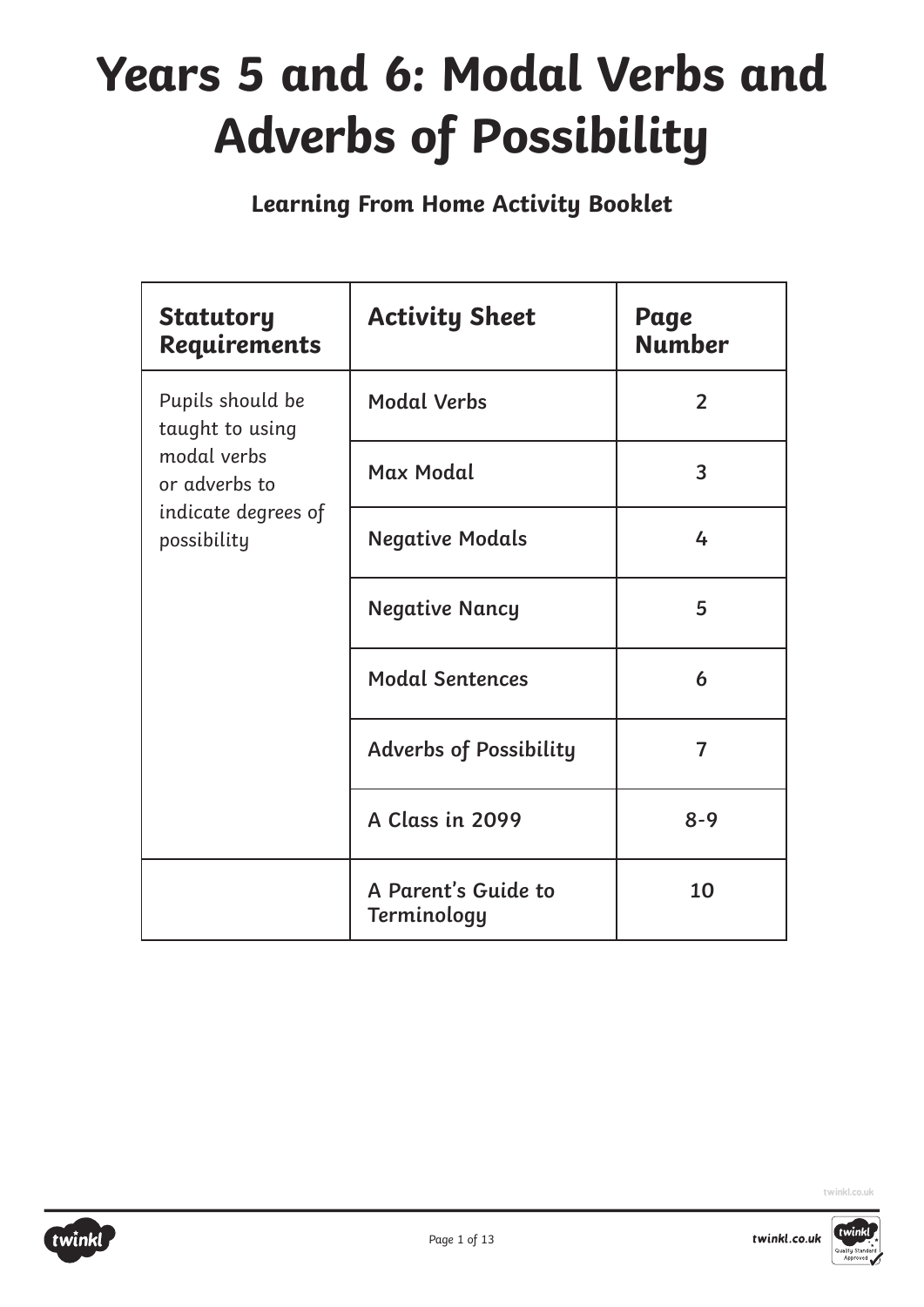## **Modal Verbs**

Modal verbs are used with other verbs to describe how likely something is to happen or to show how certain we are of something happening. For example:

One day the girl **might** be Queen.

The word 'might' is the modal verb. It indicates that the girl might be the Queen but it isn't definitely going to happen. Below is a list of modal verbs. Write the modal verbs onto the line below according to how strongly they suggest an event might happen.

| Definite event |  | <b>Modal Verbs</b> |
|----------------|--|--------------------|
|                |  | may                |
|                |  | ought to           |
|                |  | could              |
|                |  | should             |
|                |  | must               |
|                |  | will               |
|                |  | would              |
|                |  | might              |
| Possible event |  | can                |

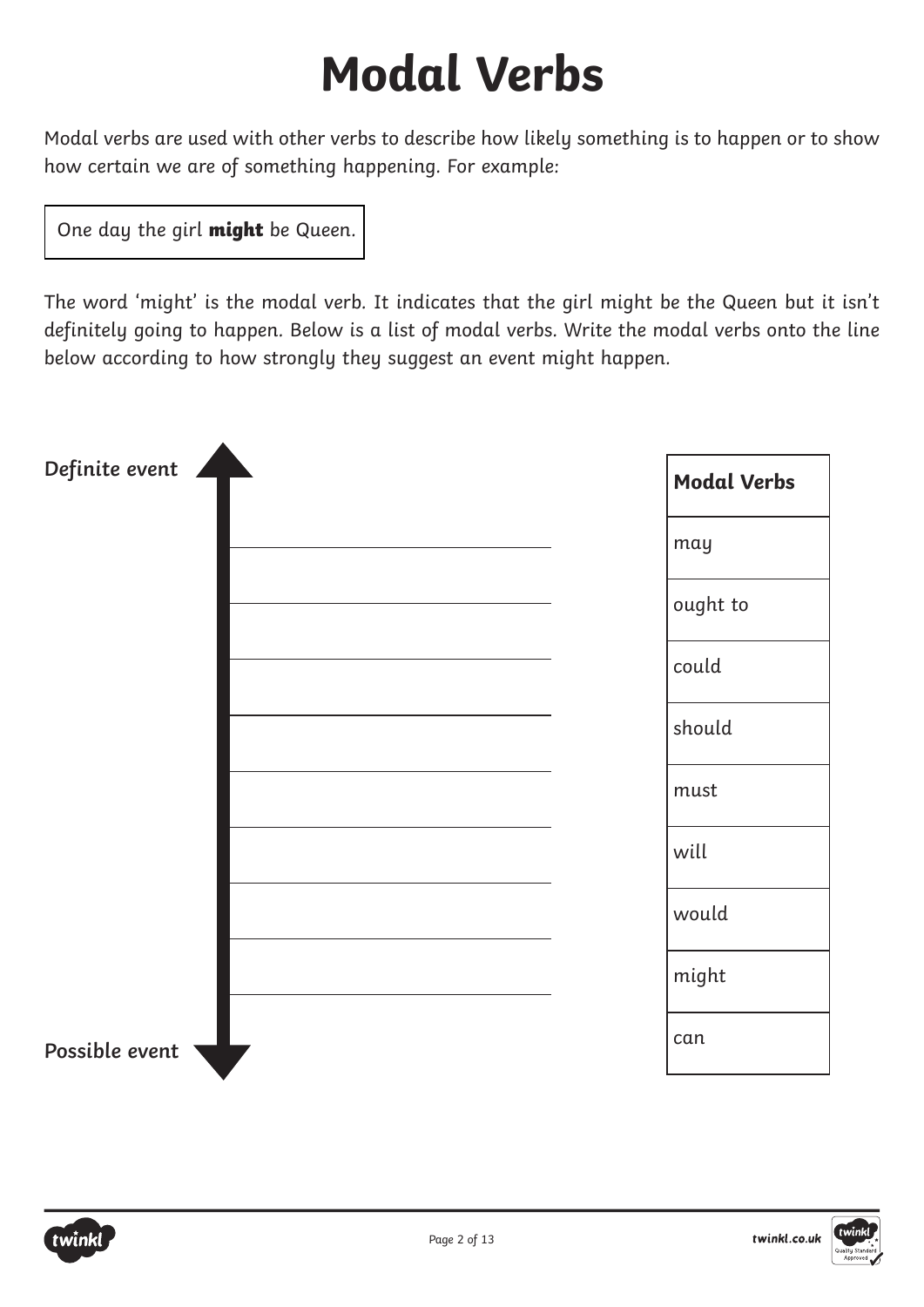## **Max Modal**

Max Modal is struggling with his homework. He must identify which of the sentences below contain a modal verb. Help Max by ticking the sentences that contain a **modal verb.**

1. I like chocolate because it tastes nice.

2. My mum said we might go on holiday at half term.

- 3. The plane flew through the sky.
- 4. You must finish your work before break.
- 5. The special visitor will arrive later today.
- 6. After dinner, I finished my homework.

Now help Max by underlining the modal verb in each sentence below:

- 1. If she entered the competition, Nicole might win a prize.
- 2. It would have been great if we won the football match.
- 3. We will complete the activity if we work together.
- 4. Lexi's mum said that she should always try her best at school.
- 5. "Yes you may go to the toilet," the teacher said.
- 6. Dad thought that he ought to wash the car before going to grandma's house.
- 7. We could go to the zoo at the weekend or go bowling.



twink



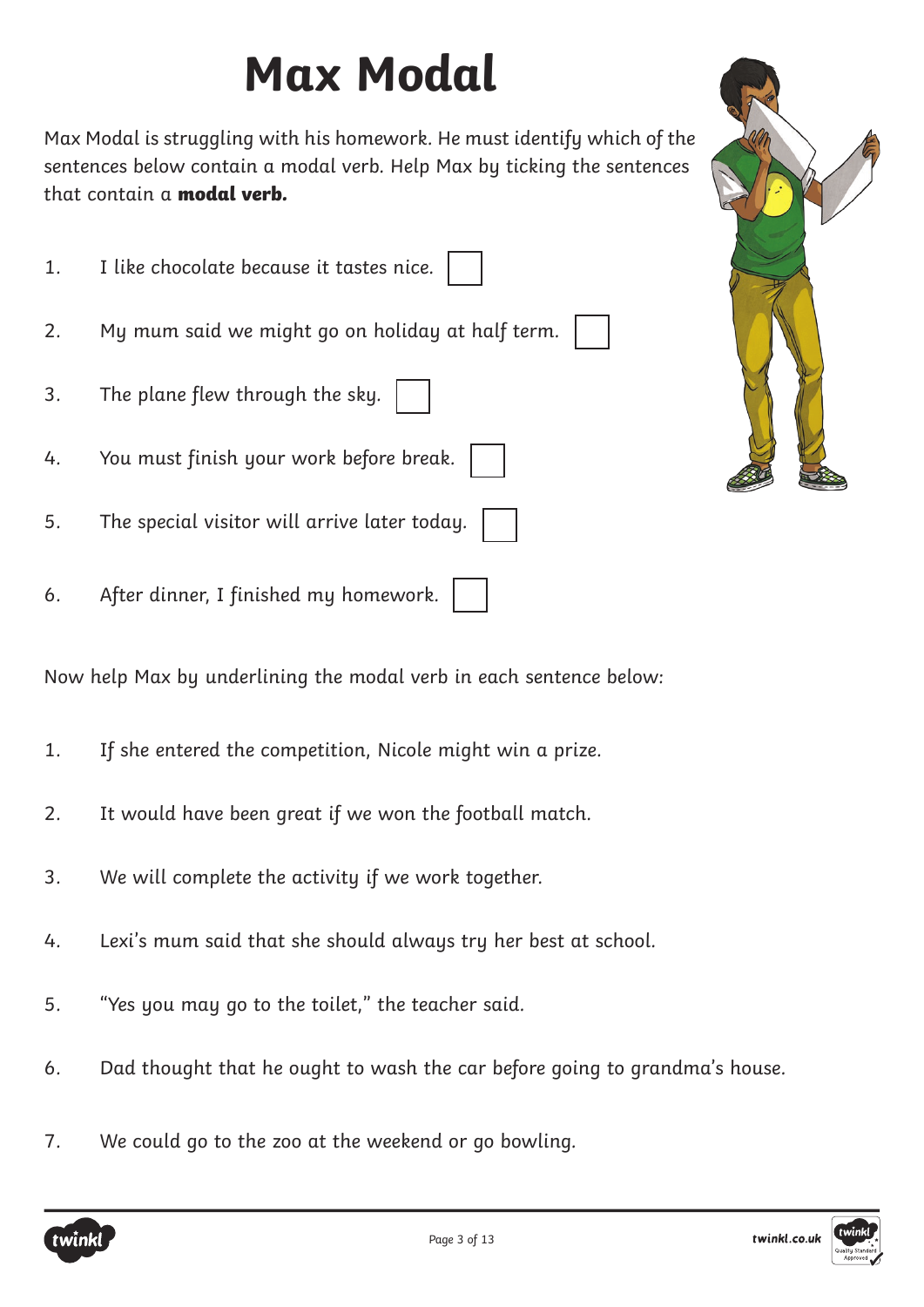# **Negative Modals**

Modal verbs can also be changed to their negative form. For example, **should** can be replaced with **should not**. Also, many negative modal verbs can be contracted, for example **should not** becomes **shouldn't** in its contracted form.

Complete the blanks in the table below to show **modal verbs** and their negative forms (including contractions). The first one has been done for you.

| modal verb | negative form | contraction of<br>negative Form |
|------------|---------------|---------------------------------|
| should     | should not    | shouldn't                       |
|            | cannot        |                                 |
|            |               | couldn't                        |
|            |               | mayn't                          |
|            | might not     |                                 |
|            |               | won't                           |
|            | would not     |                                 |
| must       |               |                                 |
|            |               | shouldn't                       |
| ought to   |               |                                 |



**Hint:** If you get stuck, use the Internet to help you search for modal verbs and their negatives.



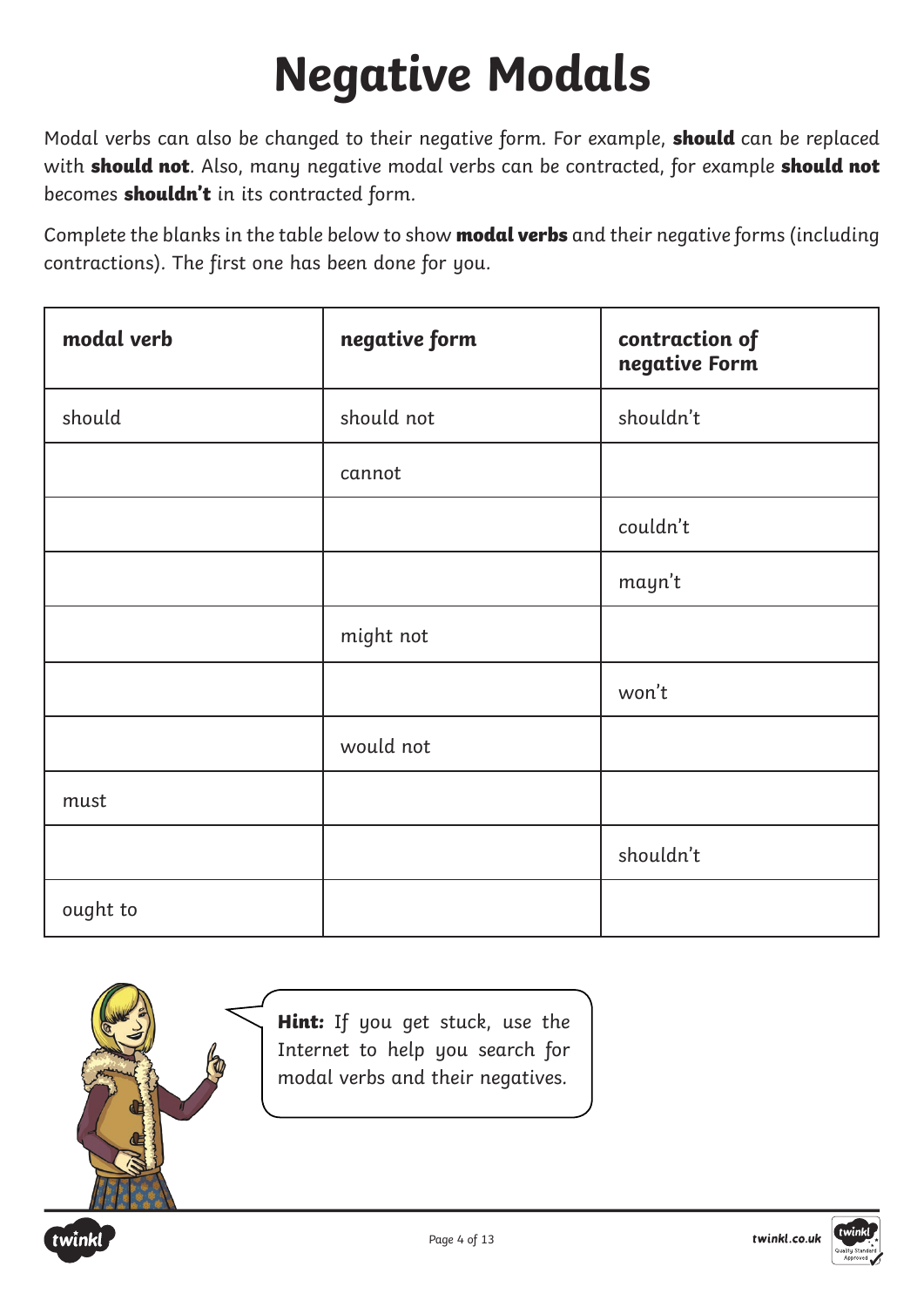# **Negative Nancy**

Nancy is a contrary young girl. She likes to say the opposite of what other people say to her. Below is a list of sentences that Nancy has heard during the day. Please write her reply by changing the modal verb in each sentence to its negative form. For example:

Hattie **can** do a handstand. (positive sentence)

Hattie **can't** do a handstand. (negative sentence)

1. Ffion can do column addition.

2. Connor could swim a full length of the pool.

3. It might rain later this evening.

4. You may go to the ball at the palace.

5. I will take more care next time.

6. Hristo would like to read a story after lunch.

7. We must get closer to see.

8. You should finish it before break time.



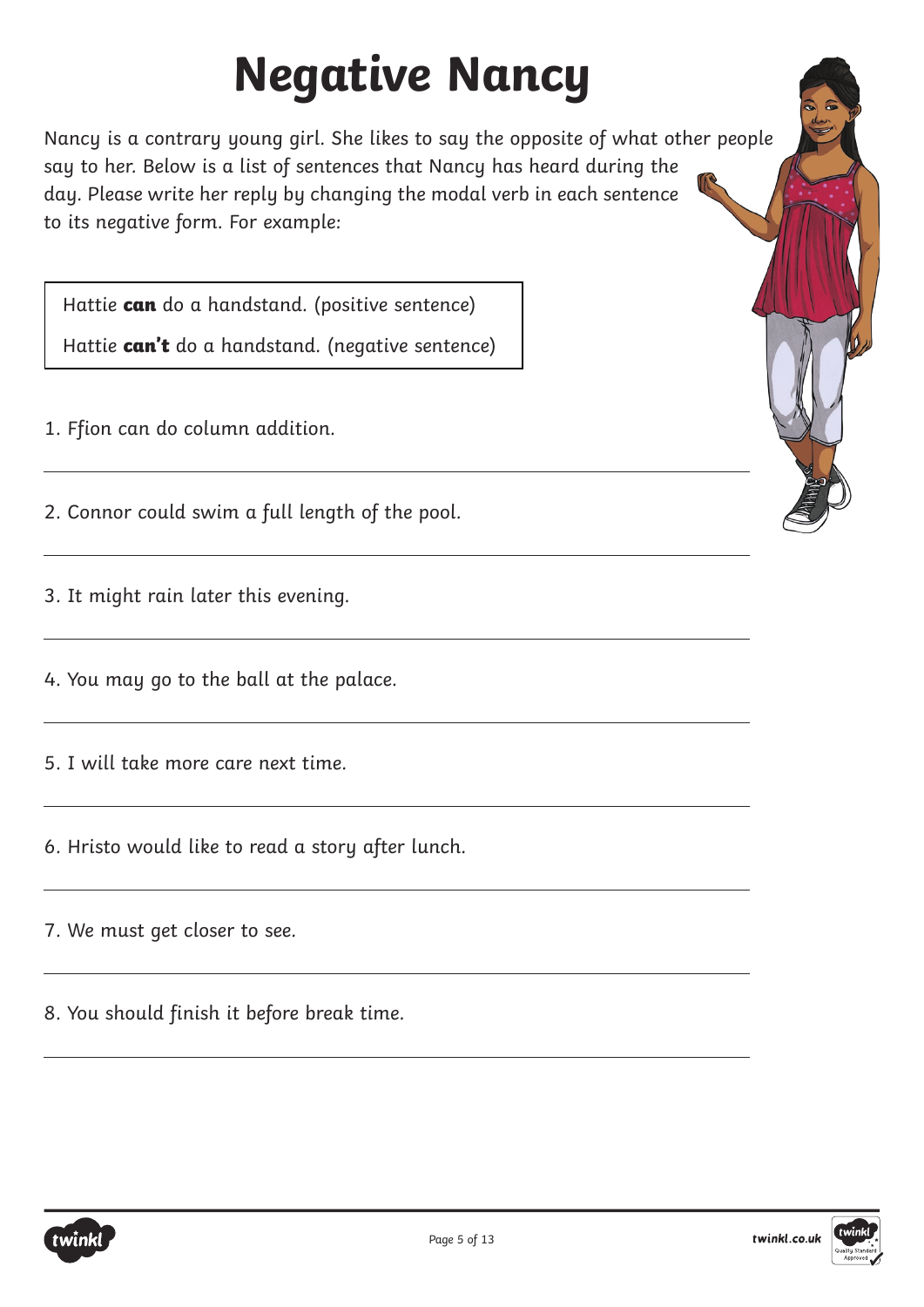## **Modal Sentences**

Choose one of the modal verbs to help you to complete each of these sentences. You can only use each modal verb once so tick each one as you have used it.

1. Neeta must tidy her bedroom before she can go out to play.

2. Paul was so tired that he couldn't keep his eyes open.

3. You shouldn't eat too many sweets as it's bad for your teeth.

4. I would like to be an astronaut when I am older.

5. After you have finished all your food, you may leave the table.

6. I can say my three times table confidently.

7. I would like to travel the world in the future.

8. Ask Harriet - she might know the right answer.

9. I don't want to go but I ought to.

**Challenge:** Using some of the modal verbs on the previous page, write three of your own sentences with modal verbs.

| _ |  |
|---|--|
|   |  |
|   |  |



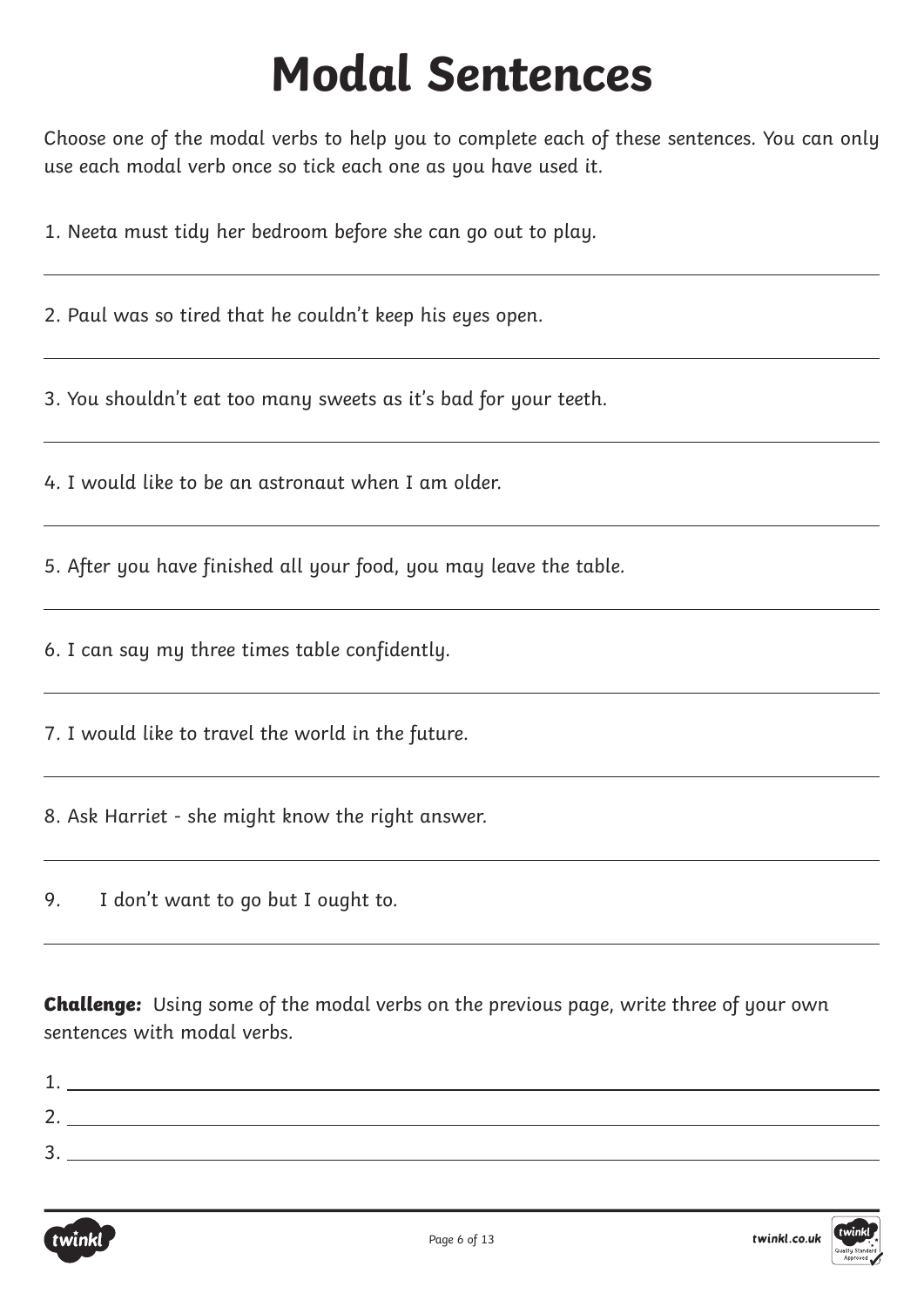# **Adverbs of Possibility**

In addition to modal verbs, some adverbs can be used to describe how likely it is that something will happen. These are called 'adverbs of possibility'. Some of the most common adverbs of possibility are:

| certainly | definitely | maybe   | possibly |
|-----------|------------|---------|----------|
| clearly   | obviously  | perhaps | probably |

Use each word to write a sentence showing how it can be used. For example:

 He is **definitely** coming to the party.  **Maybe** I'll win the lottery this week.

| $1.$ $\overline{\phantom{a}}$ |
|-------------------------------|
|                               |
|                               |
|                               |
| $4. \_$                       |
|                               |
| $6.$ $\overline{\phantom{a}}$ |
| 7.                            |
|                               |
|                               |

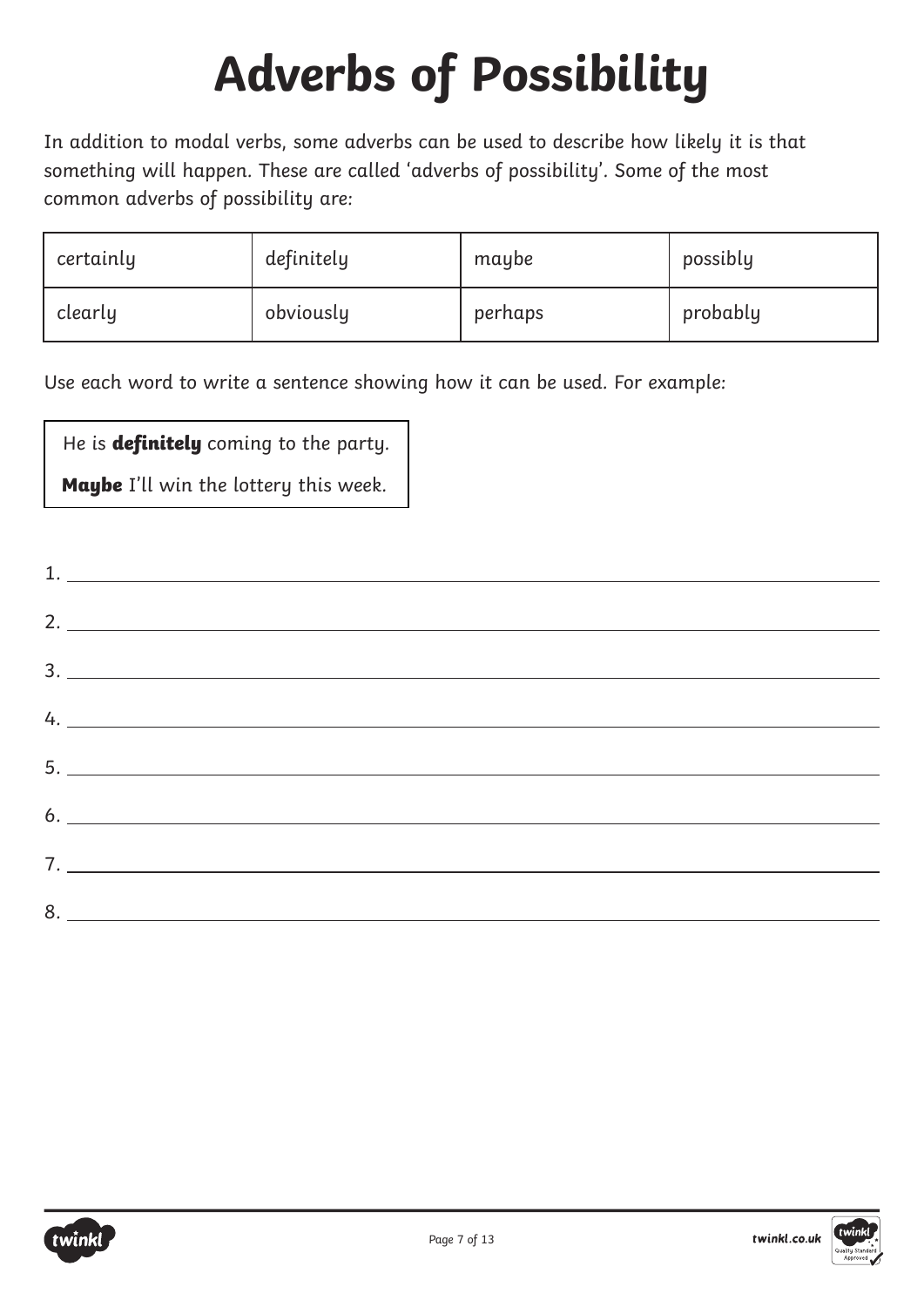### **A Class in 2099**



Imagine what school will be like in the year 2099. Write a description of your ideas for a future school using **modal verbs** and **adverbs of possibility** to explain what the school might be like. Use the following questions to help you think about what to write:

- How will children in the future get to school?
- What lessons will they study?
- How many will be in each class?
- What will they do at break and lunch times?
- What will they eat?
- What will they do their work on? Tablets, laptops or something else?
- Who will teach the children of the future? A person, a robot or even an alien?

Use these modal verbs and adverbs of possibility to help you. Underline them in your writing.

| modal verbs            | can, could, should, must, ought, may, would,<br>$\vert$ might, will.                     |
|------------------------|------------------------------------------------------------------------------------------|
| adverbs of possibility | certainly, definitely, obviously, sometimes,<br>probably, maybe, perhaps, never, rarely. |



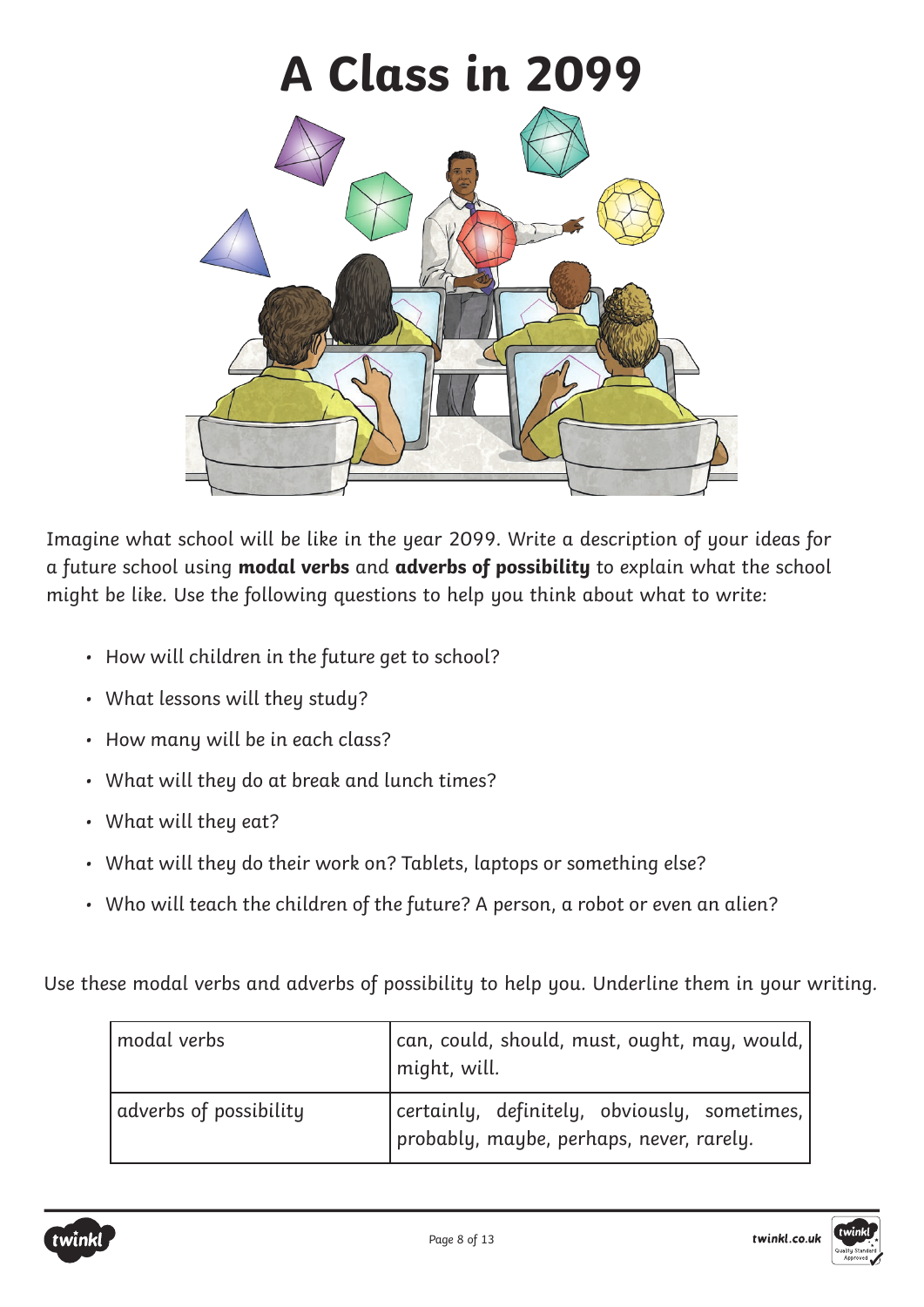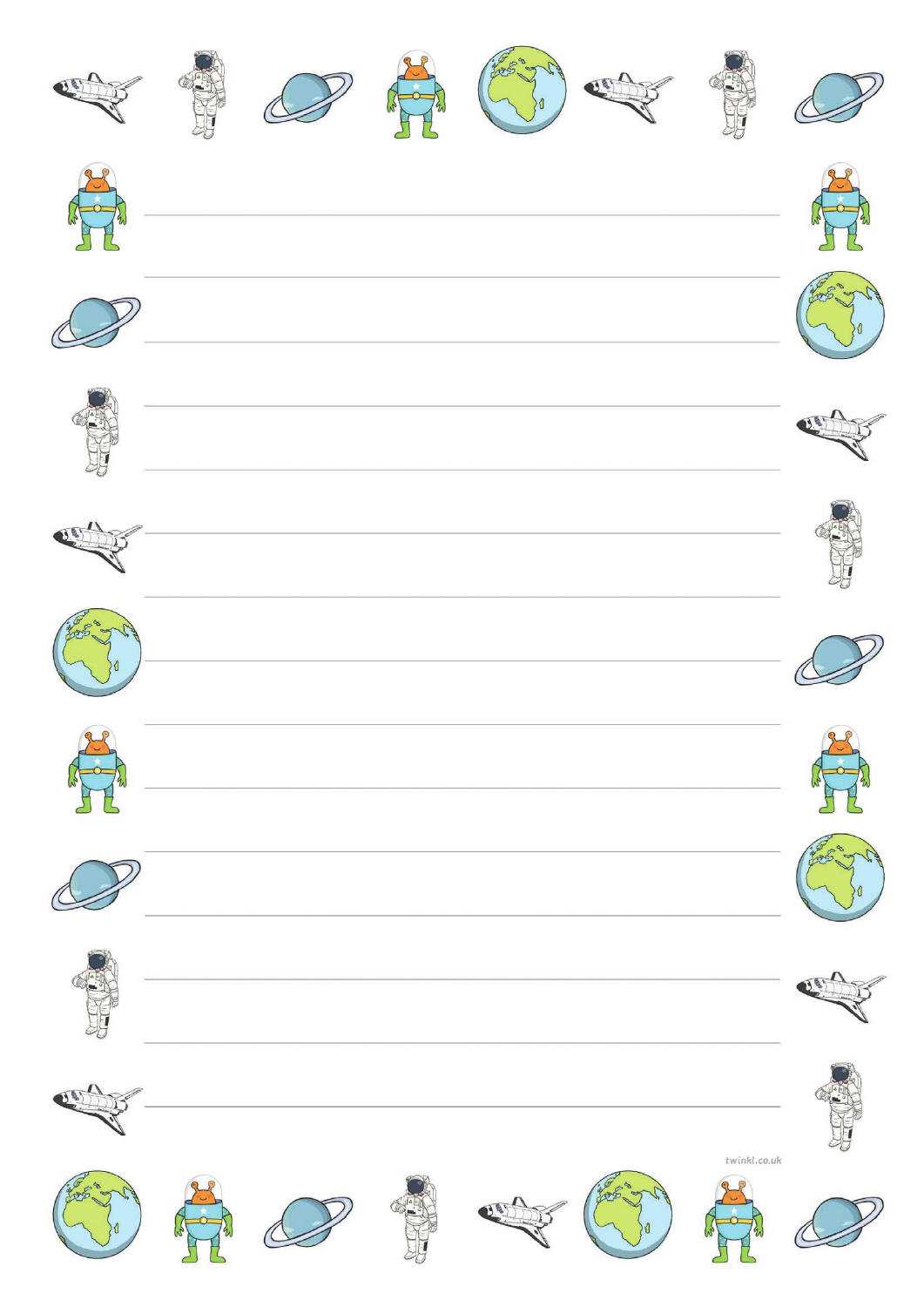# **A Parent's Guide to Terminology**

In Years 5 and 6, your child will be taught to use modal verbs and adverbs of possibility in their independent writing. They will also be expected to identify modal verbs in sentences and add them to sentences for the English Grammar, Punctuation and Spelling Test that is sat at the end of Year 6. The activities in this booklet will help your child identify and use modal verbs and adverbs of possibility when writing.

| Terminology            | Explanation                                                                                                                                                                                                                                                                                                                                        |
|------------------------|----------------------------------------------------------------------------------------------------------------------------------------------------------------------------------------------------------------------------------------------------------------------------------------------------------------------------------------------------|
| modal verb             | Modal verbs are sometimes also known as<br><b>auxiliary verbs.</b> They are used with other<br>verbs to describe how likely things are to<br>happen or to what degree of something is<br>known. Modal verbs include: can, could,<br>may, might, will, would, must, should,<br>ought to. For example:<br>The princess <b>might</b> marry a prince.  |
| adverbs of possibility | Adverbs of possibility work in the same<br>way as modal verbs – they give information<br>about how likely something is. Adverbs for<br>possibility include: certainly, definitely,<br>maybe, surely, clearly, obviously, perhaps,<br>probably and undoubtedly. For example:<br>The sky went very dark so <b>obviously</b> it was<br>going to rain. |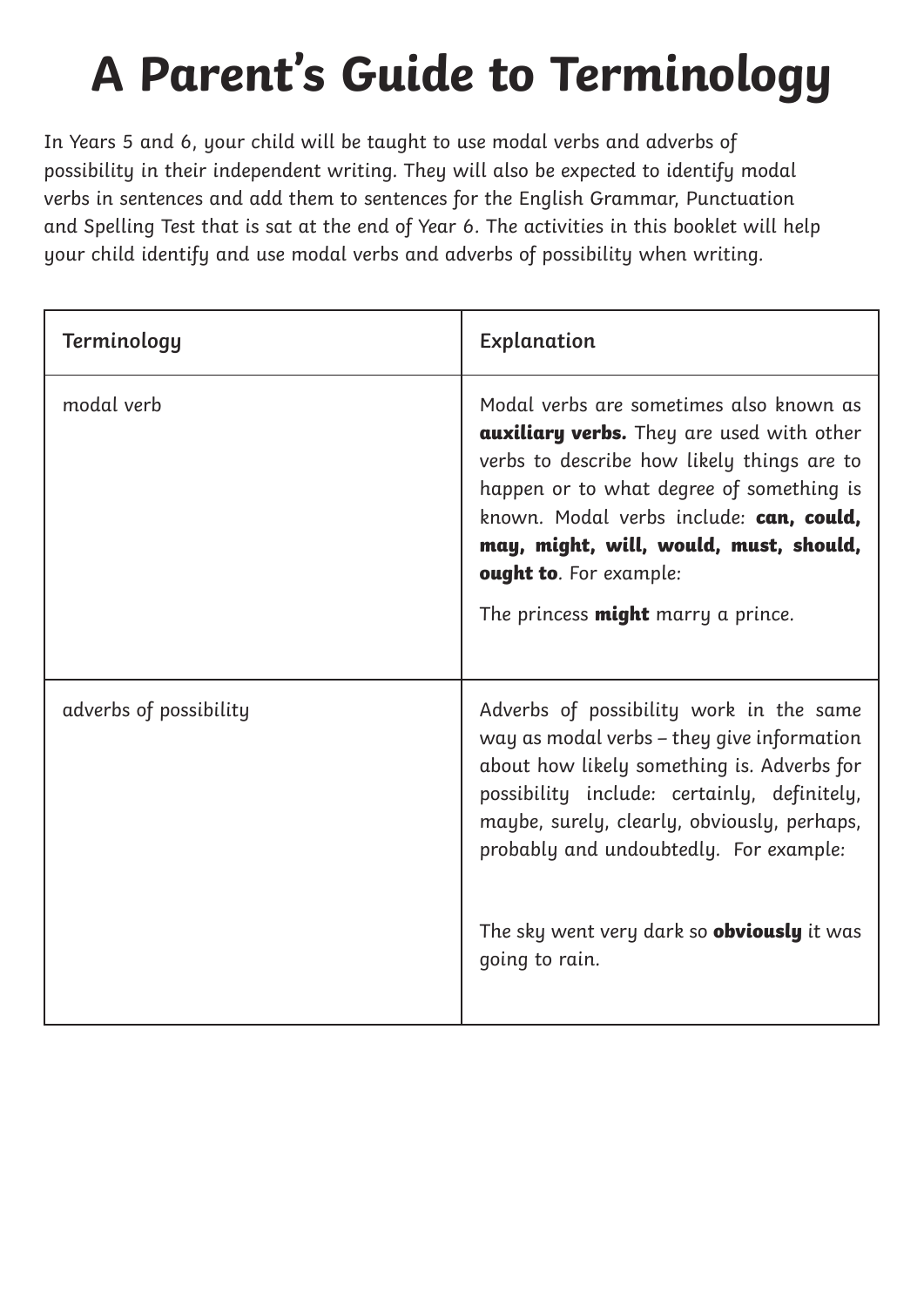### **Years 5 and 6: Modal Verbs and Adverbs of Possibility Answers**

### 2. Modal verbs

 Top 3 (any order) - will, can, must. Middle 3 (any order) - would, should, ought to. Bottom 3 (any order) - could, may, might.

### 3. Max Modal

- 1. I like chocolate because it tastes nice.
- 2. My mum said we might go on holiday at half term. **Correct**
- 3. The plane flew through the sky.
- 4. You must finish your work before break. **Correct**
- 5. The special visitor will arrive later today. **Correct**
- 6. After dinner, I finished my homework.
- 1. If she entered the competition, Nicole **might** win a prize.
- 2. It **would** have been great if we won the football match.
- 3. We **will** complete the activity if we work together.
- 4. Lexi's mum said that she **should** always try her best at school.
- 5. "Yes you **may** go to the toilet," the teacher said.
- 6. Dad thought that he **ought to** wash the car before going to grandma's house.
- 7. We **could** go to the zoo at the weekend or go bowling.



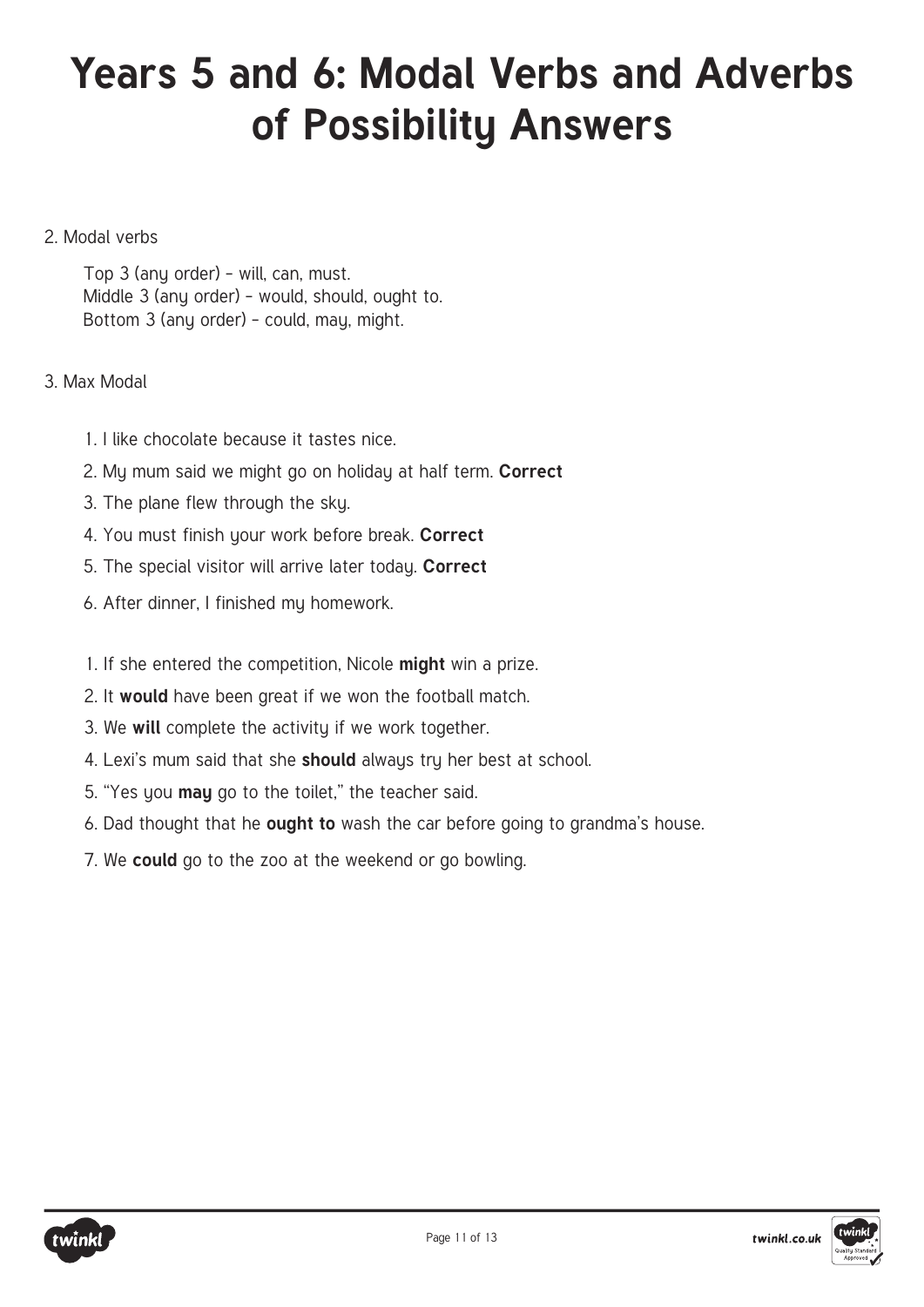### **Years 5 and 6: Modal Verbs and Adverbs of Possibility Answers**

#### 4. Negative Models

| modal verb | negative form | contraction of<br>negative Form |
|------------|---------------|---------------------------------|
| should     | should not    | shouldn't                       |
| can        | cannot        | can't                           |
| could      | could not     | couldn't                        |
| may        | may not       | mayn't                          |
| might      | might not     | mightn't                        |
| will       | will not      | won't                           |
| would      | would not     | wouldn't                        |
| must       | must not      | mustn't                         |
| should     | should not    | shouldn't                       |
| ought to   | ought not     | oughtn't                        |

5. Negative Nancy

1. Ffion can do column addition. **Ffion cannot/ can't do column addition.**

2. Connor could swim a full length of the pool. **Connor could not/couldn't swim a full length of the pool.**

3. It might rain later this evening. **It might not/mightn't rain later this evening.** 

4. You may go to the ball at the palace. **You may not/ mayn't go to the ball at the palace.** 

5. I will take more care next time. **I will not/won't take more care next time.**

6. Hristo would like to read a story after lunch. **Hristo would not/wouldn't like to read a story after lunch.**

7. We must get closer to see. **We must not/mustn't get closer to see.**

8. You should finish it before break time. **You should not/shouldn't finish it before break.**